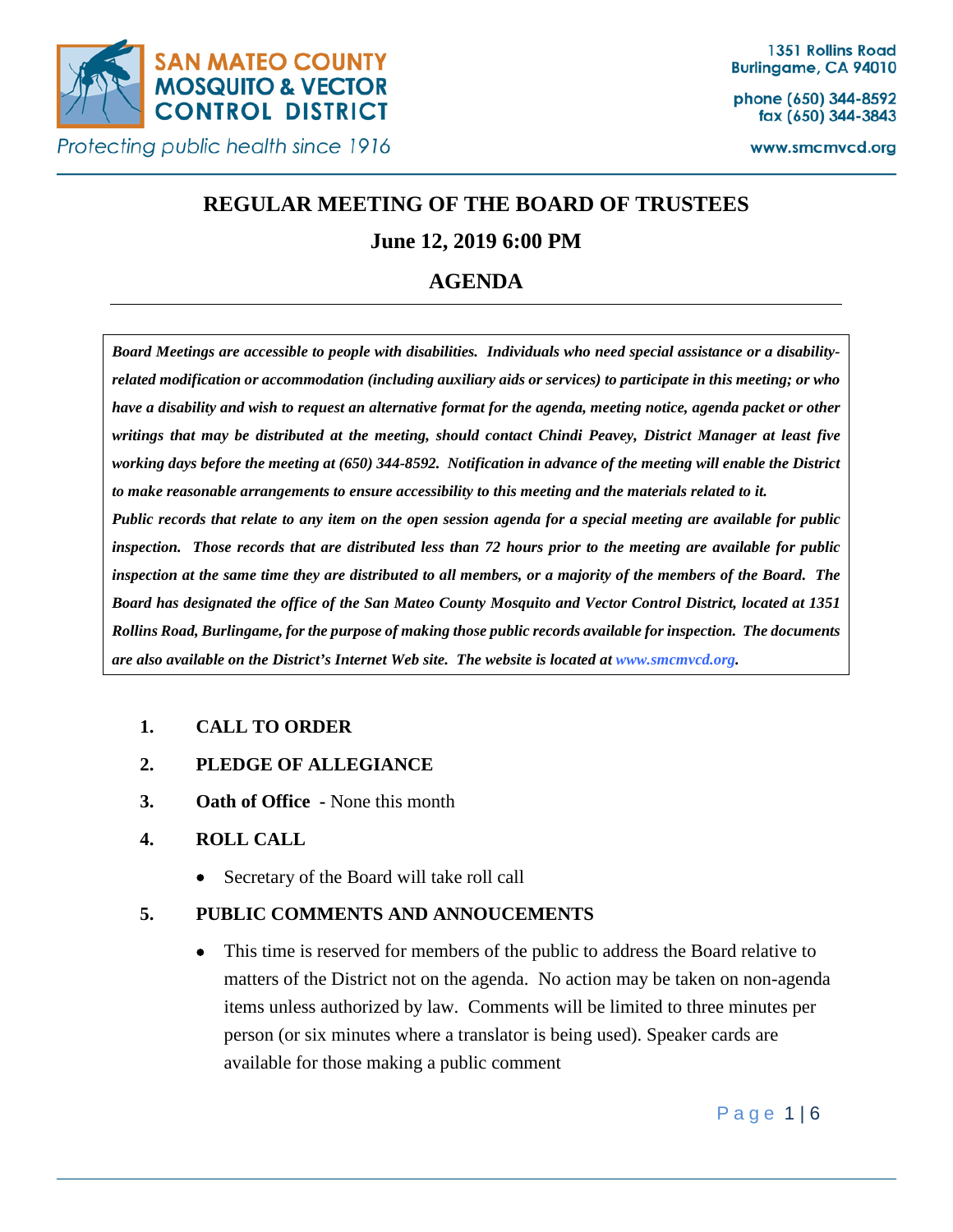## **6. CONSENT CALENDAR**

- All items on the Consent Calendar will be considered by one (or more) action(s) of the Board, unless any Trustee would like to discuss any item listed, in which case, it may be pulled from the Consent Calendar.
- A. Approval of Minutes

1. Minutes for the Regular Board Meeting, May 8, 2019

- B. Approval of Pesticide Purchases
	- 1) Univar- Altosid XR ingots, Altosid P35, Altosid 4.25 pellet
	- 2) Clarke- Natular XRT, Natular DT, Natular G30 and 55 gallon Cocobear
	- 3) Adapco- Metalarv and Vectomax
	- 4) Target- Spheratax 50g

**ACTION:** Motion to approve Consent Calendar

## **REGULAR AGENDA**

## **7. RESOLUTION M-010-19 – BENEFIT ASSESSMENT**

APPROVING THE FINAL ENGINEER'S REPORT, CONFIRMING THE DIAGRAM AND ASSESSMENTS, AND ORDERING THE LEVY OF ASSESSMENTS FOR FISCAL YEAR 2019-20 FOR THE NORTH AND WEST COUNTY MOSQUITO AND DISEASE CONTROL ASSESSMENT DISTRICT

**ACTION:** Motion to approve Resolution M-010-19

## **8. PUBLIC HEARING – Regarding the continuation of the District's special parcel tax within the original boundaries**

**ACTION:** Motion to open Public Hearing

• This is the opportunity for any public members to address the Board with questions/comments relevant to the setting of the Special Tax

**ACTION:** Motion to close Public Hearing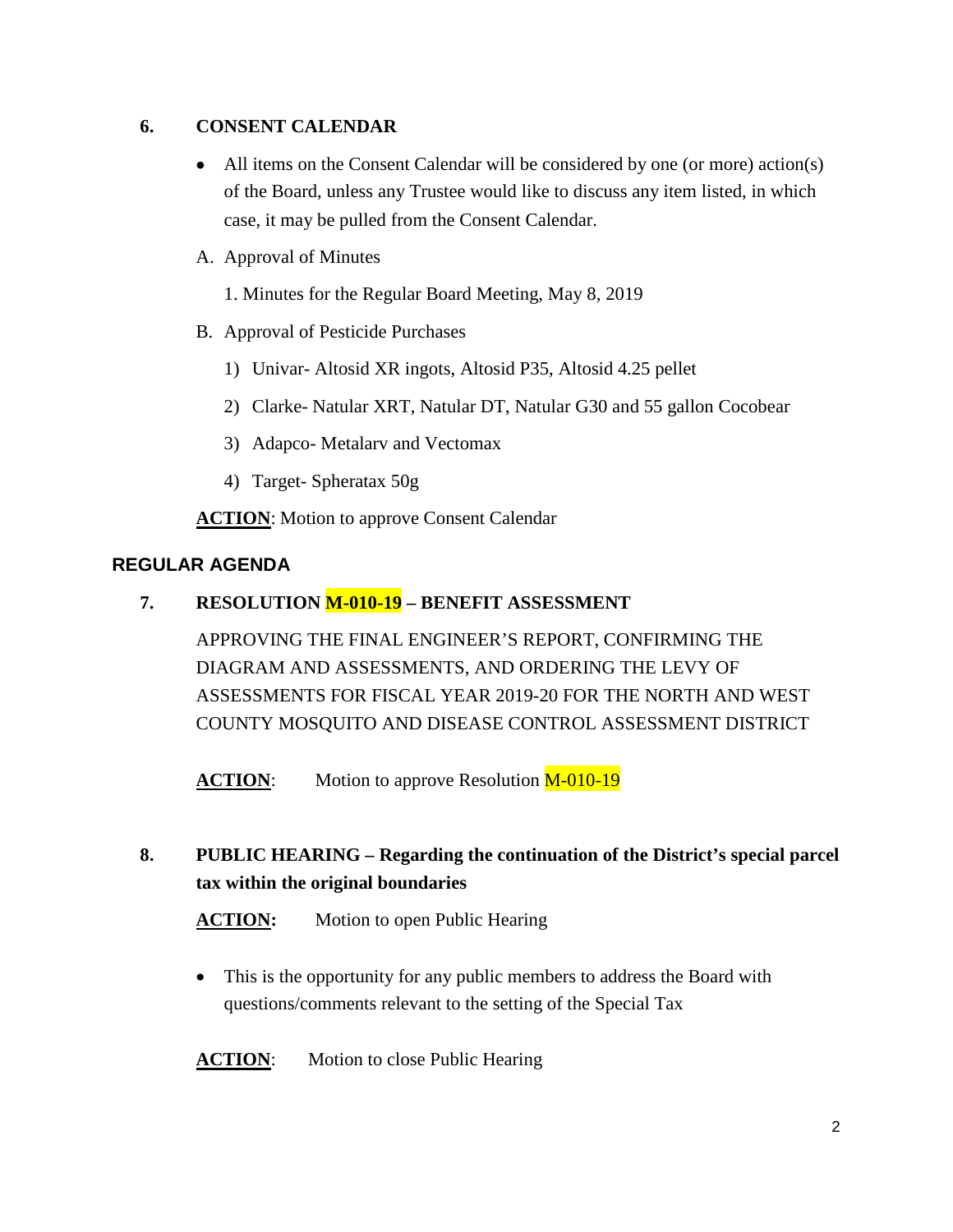## **9. RESOLUTION M-011-19 – SPECIAL TAX**

MAINTAINING THE AMOUNT OF THE SPECIAL MOSQUITO CONTROL TAX WITHOUT CHANGES FOR MOSQUITO CONTROL SERVICES WITHIN THE ORIGINALLY DESIGNATED CITIES AND UNINCORPORATED AREAS FOR FISCAL YEAR 2019- 2020 AND AUTHORIZING THE CONTINUED COLLECTION OF THE TAX

ACTION: Motion to approve Resolution M-011-19

- **10. BOARD COMMITTEE REPORTS.** The Chair of each of the following committees will present a brief report on the committee's actions since the last report and present any recommendations to the Board.
	- A. **Finance Committee**
	- B. **Ad hoc Committee to Review Solar Proposals**
	- C. **Ad hoc committee on Real Estate**
	- D. **Inactive Committees**

## **11. FINANCIAL REPORT**

Review Financial Report for April 2019.

Finance Director, Richard Arrow

**ACTION:** Motion to approve Financial Report for April 2019

#### **12. STAFF REPORTS**

- A. Assistant Manager, Brian Weber will provide an update on Field Operations Programs
- B. Laboratory Director, Angie Nakano will provide an update on District Laboratory Programs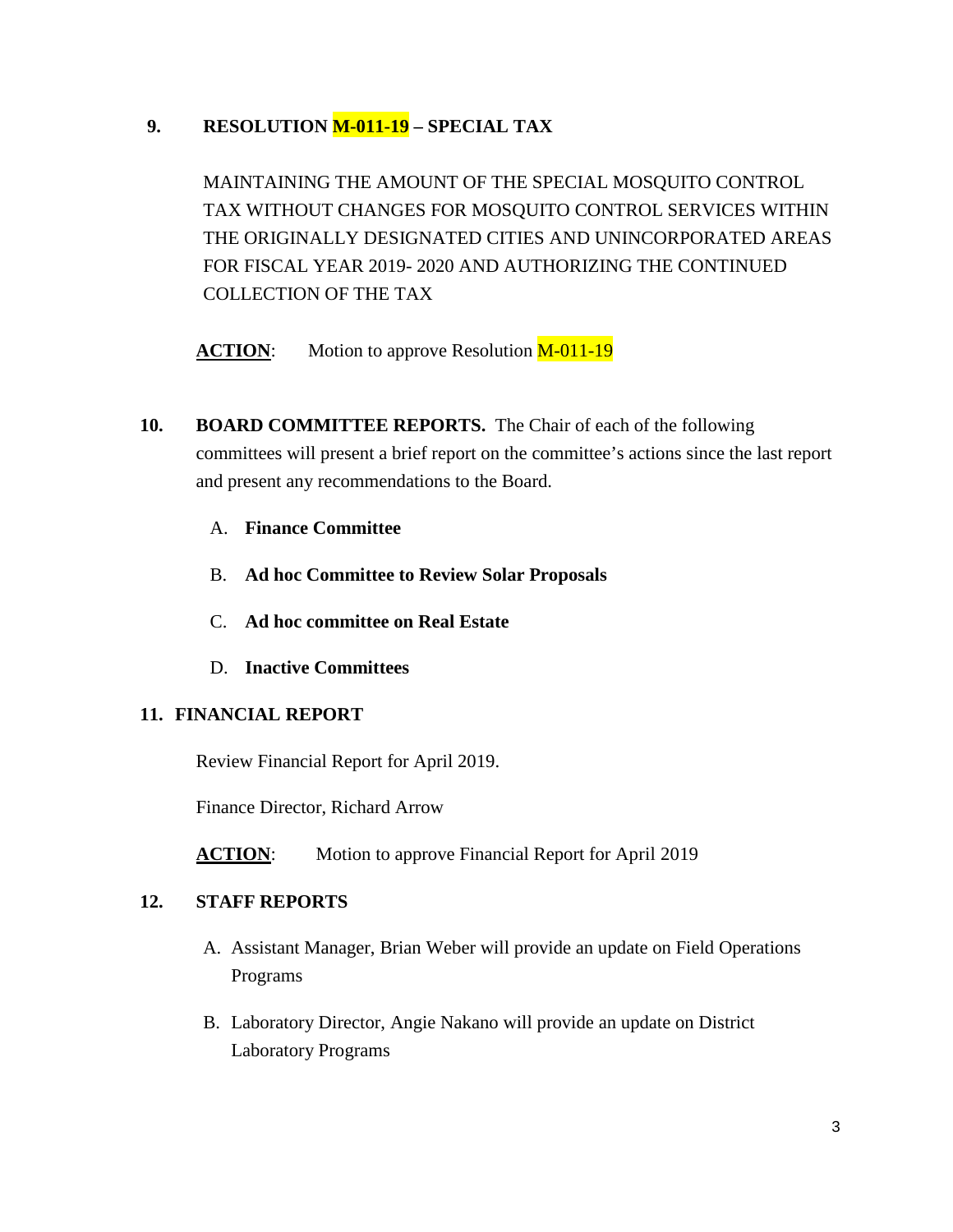C. Public Health Education and Outreach Officer, Megan Sebay will provide an update on the District Public Outreach Programs

## **13. CLOSED SESSION: CONFERENCE WITH REAL PROPERTY NEGOTIATOR pursuant to Government Code Section 54956.8**

Property: 1339-1343 Rollins Road, Burlingame

Agency Negotiator: Dr. Chindi Peavey, District Manager; Frank Cooke, BGHRE Commercial

Negotiating Parties: Andrew Peceimer, CB Commercial; Jessee Steinhart; Samuel Stapleton

Under Negotiation: Price and terms of payment for purchase

**End Closed session**

#### **14. Report out of Closed session**

**15. CONSIDER RESOLUTION M-012-19** (described below) and contracts for services related to the purchase of 1339-43 Rollins Road, Burlingame aka 1340 N. Carolan Ave, Burlingame (APN 026-122-070)

**ACTION**: Motion to approve Resolution **M-012-19** authorizing (i) the District Manager to execute a Standard Offer, Agreement And Escrow Instructions For Purchase Of Real Estate ("Purchase Offer") relating to the purchase of 1339-43 Rollins Road, Burlingame aka 1340 North Carolan Ave. Burlingame APN 026-122- 070 ("Property") and to take all necessary actions on behalf of the District to implement the terms of the Purchase Offer, and (ii) the appropriation of \$120,000 from the District General Fund for costs related to the acquisition of the Property

**ACTION:** Motion to approve an Agreement for Legal Services with Burke Williams & Sorenson, LLP for services related to the purchase of the Property

**ACTION:** Motion to authorizing the District Manager to sign a contract with Geosyntec Consultants for the services related to Environmental Site Assessment of the Property

### **16. AMENDMENT TO THE BUDGET FOR FY 2018-19**

**ACTION**: Motion to approve the Amendment to the District Budget for Fiscal year 2018-19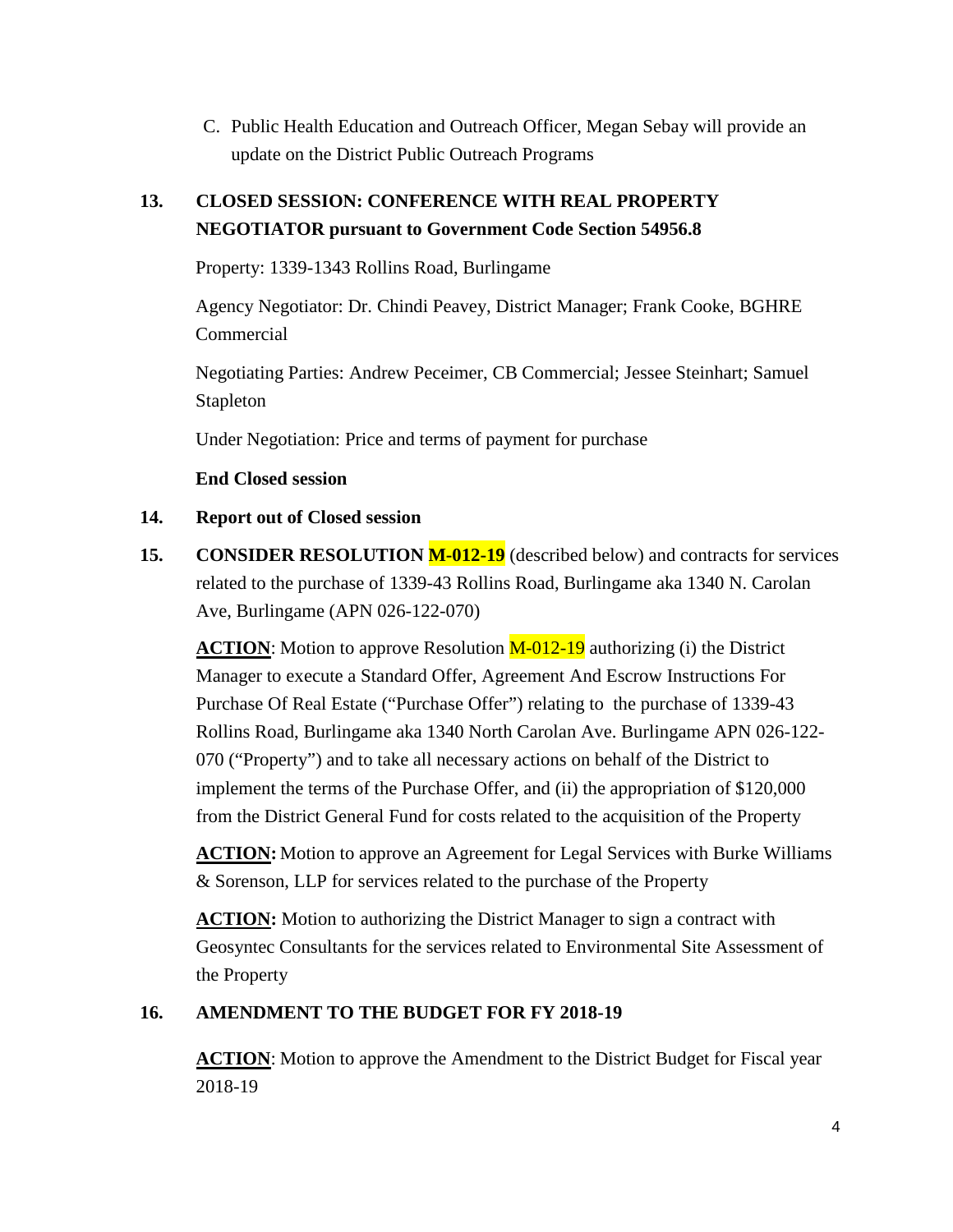### **17. BUDGET FOR FISCAL YEAR 2019-20 – FINAL PRESENTATION**

#### • **SECOND PRESENTATION OF 2019-20 BUDGET**

**ACTION:** Motion to approve the Updated District Budget for Fiscal year 2019-20

**18.** Consider adopting Resolution **M-013-19** (described below)

**ACTION**: Motion to approve adopting Resolution **M-013-19** finding the sidewalk repair project at 1351 Rollins Rd Burlingame exempt from the California Environmental Quality Act, and directing the filing of a Notice of Exemption; and authorizing the District Manager to execute a construction contract with Bay Area Paving in an amount not to exceed \$9,500 for sidewalk repair

**19.** Consider adopting a resolution **M-014-019** (described below)

**ACTION**: Motion to approve adopting Resolution **M-014-19** finding the Photovoltaic Installation project at 1351 Rollins Rd Burlingame exempt from the California Environmental Quality Act, making findings necessary to authorize an energy service contract and directing the filing of a Notice of Exemption; and authorizing the District Manager to execute a construction contract with Solar Technologies in the amount of \$134,948 for the installation and maintenance of a rooftop solar photovoltaic system at District-owned property.

### **20. CLOSED SESSION**

• PUBLIC EMPLOYEE PERFORMANCE EVALUATION

Title: Interim Finance Director (Government Code Section 54957)

• CONFERENCE WITH LABOR NEGOTIATOR

Unrepresented employee: Interim Finance Director (Government Code Section 54957.6)

#### **End Closed Session**

### **21. Report from Closed Session**

**22.** Consider adoption Resolution **M-015-19** (described below)